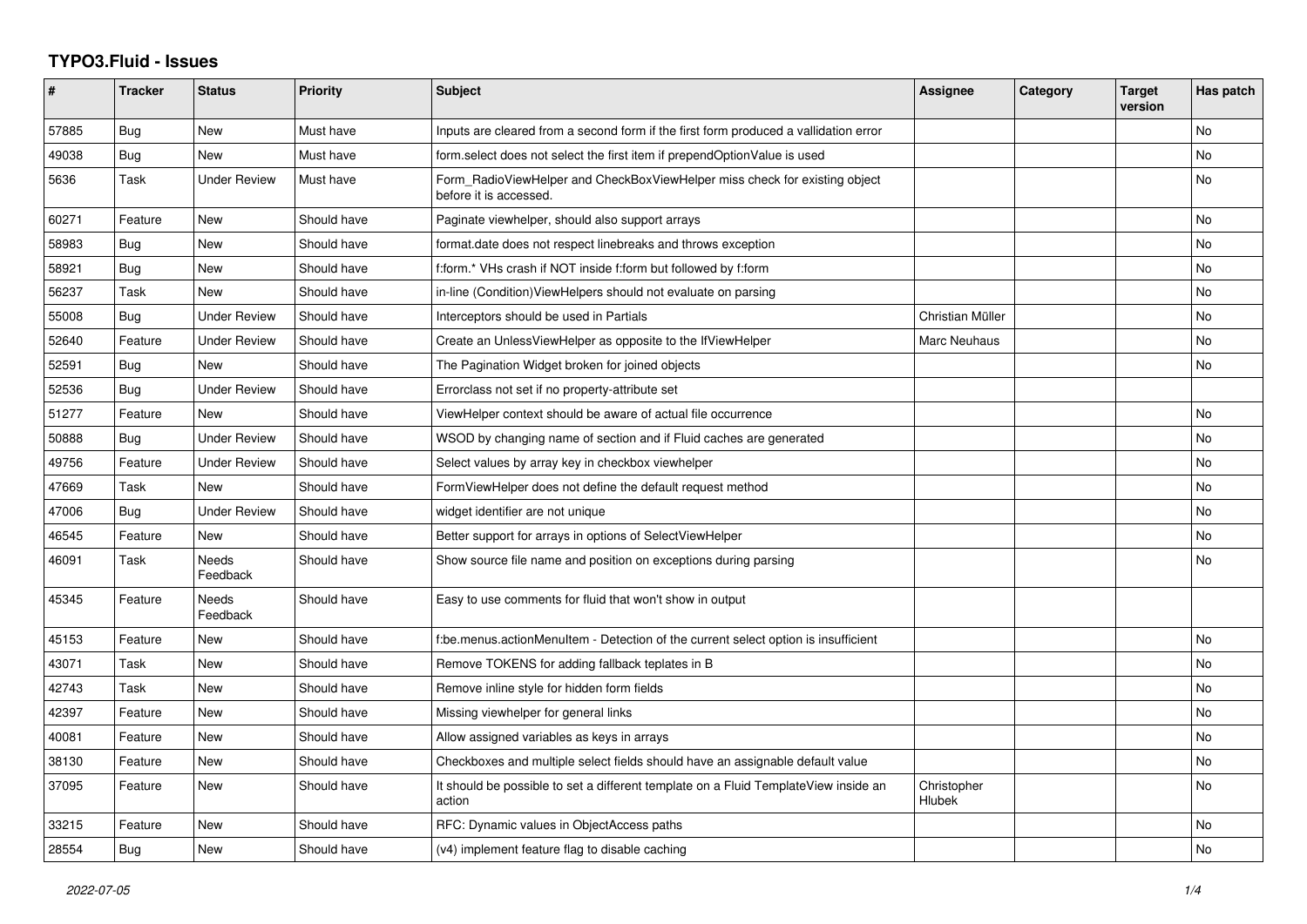| #     | <b>Tracker</b> | <b>Status</b>       | <b>Priority</b> | Subject                                                                                                     | <b>Assignee</b>        | Category | <b>Target</b><br>version | Has patch |
|-------|----------------|---------------------|-----------------|-------------------------------------------------------------------------------------------------------------|------------------------|----------|--------------------------|-----------|
| 28553 | Bug            | New                 | Should have     | improve XHProf test setup                                                                                   |                        |          |                          | <b>No</b> |
| 28552 | Bug            | New                 | Should have     | (v5) write ViewHelper test for compiled run; adjust functional test to do two passes<br>(uncached & cached) |                        |          |                          | No        |
| 28551 | <b>Bug</b>     | Accepted            | Should have     | (v4) backport VHTest                                                                                        | Sebastian<br>Kurfuerst |          |                          | No        |
| 28550 | Bug            | <b>New</b>          | Should have     | (v4) make widgets cacheable, i.e. not implement childnodeaccess interface                                   |                        |          |                          | No        |
| 28549 | Bug            | New                 | Should have     | make widgets cacheable, i.e. not implement childnodeaccess interface                                        |                        |          |                          | No        |
| 13045 | Bug            | New                 | Should have     | Entity decode of strings are different between if-conditions and output of variable                         |                        |          |                          |           |
| 9514  | Feature        | <b>New</b>          | Should have     | Support explicit Array Arguments for ViewHelpers                                                            |                        |          |                          |           |
| 3291  | Feature        | Needs<br>Feedback   | Should have     | Cacheable viewhelpers                                                                                       |                        |          |                          | No        |
| 52419 | Bug            | New                 | Should have     | Wrong PHPDocs notation for default value inline f:translate viewhelper                                      |                        |          | 2.0                      | <b>No</b> |
| 48355 | Feature        | New                 | Could have      | Assign output of viewhelper to template variable for further processing.                                    |                        |          |                          |           |
| 36559 | Feature        | <b>New</b>          | Could have      | New widget progress bar                                                                                     |                        |          |                          | Yes       |
| 9005  | Feature        | Accepted            | Could have      | Fluid Template Analyzer (FTA)                                                                               | Sebastian<br>Kurfuerst |          |                          |           |
| 51239 | Bug            | <b>Under Review</b> | Must have       | AbstractViewHelper use incorrect method signature for "\$this->systemLogger->log()"                         | Adrian Föder           | Core     |                          | Yes       |
| 33551 | Bug            | New                 | Must have       | View helper values break out of a partial scope                                                             | Sebastian<br>Kurfuerst | Core     |                          | No        |
| 27607 | Bug            | <b>New</b>          | Must have       | Make Fluid comparisons work when first element is STRING, second is NULL.                                   |                        | Core     |                          | <b>No</b> |
| 46257 | Feature        | <b>Under Review</b> | Should have     | Add escape sequence support for Fluid                                                                       |                        | Core     |                          | No        |
| 39990 | Bug            | New                 | Should have     | Same form twice in one template: hidden fields for empty values are only rendered<br>once                   |                        | Core     |                          | No        |
| 33394 | Feature        | Needs<br>Feedback   | Should have     | Logical expression parser for BooleanNode                                                                   | <b>Tobias Liebig</b>   | Core     |                          | No        |
| 32035 | Task           | New                 | Should have     | Improve fluid error messages                                                                                |                        | Core     |                          | Yes       |
| 12863 | Bug            | New                 | Should have     | Attributes of a viewhelper can't contain a '-'                                                              | Sebastian<br>Kurfuerst | Core     |                          | No        |
| 4704  | Feature        | New                 | Should have     | Improve parsing exception messages                                                                          |                        | Core     |                          |           |
| 3481  | Bug            | New                 | Should have     | Use ViewHelperVariableContainer in PostParseFacet                                                           |                        | Core     |                          | No        |
| 62346 | Feature        | New                 | Could have      | f:comment should have high precende                                                                         |                        | Core     | 3.x                      | No        |
| 30555 | Feature        | New                 | Could have      | Make TagBuilder more extensible                                                                             |                        | Core     |                          | No        |
| 10472 | Feature        | New                 | Could have      | Fluid Standalone distribution                                                                               |                        | Core     |                          | No        |
| 7608  | Feature        | New                 | Could have      | Configurable shorthand/object accessor delimiters                                                           |                        | Core     |                          | Yes       |
| 1907  | Feature        | New                 | Could have      | Default values for view helpers based on context                                                            |                        | Core     |                          |           |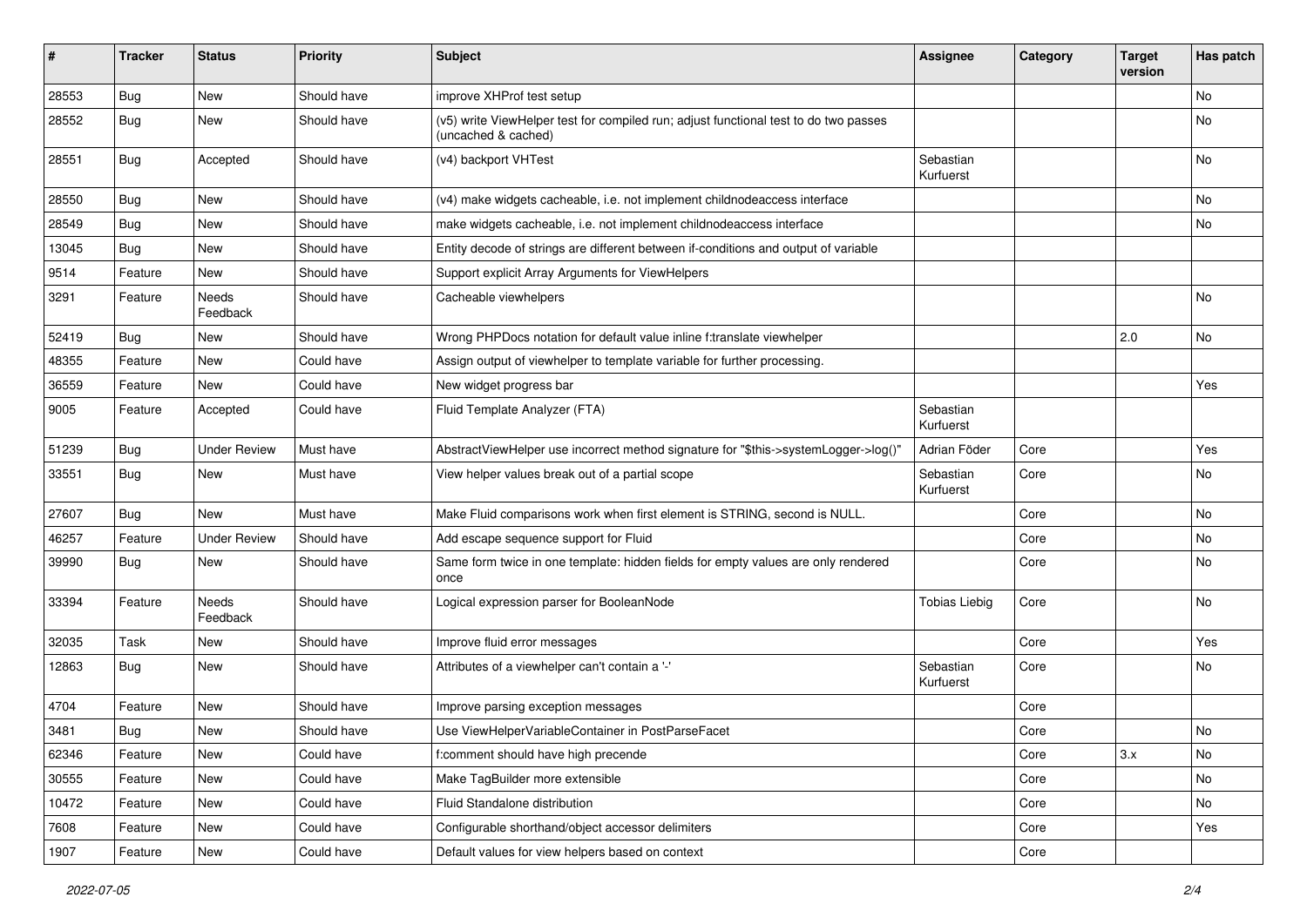| #     | <b>Tracker</b> | <b>Status</b>            | <b>Priority</b> | <b>Subject</b>                                                                                         | <b>Assignee</b>       | Category           | <b>Target</b><br>version | Has patch |
|-------|----------------|--------------------------|-----------------|--------------------------------------------------------------------------------------------------------|-----------------------|--------------------|--------------------------|-----------|
| 38369 | <b>Bug</b>     | <b>New</b>               | Must have       | Resource ViewHelpers should not fall back to request package                                           |                       | View               |                          | <b>No</b> |
| 46289 | Bug            | Needs<br>Feedback        | Should have     | Enable Escaping Interceptor in XML request format                                                      |                       | View               | 2.0.1                    | <b>No</b> |
| 45394 | Task           | <b>New</b>               | Should have     | Forwardport Unit test for standalone view                                                              |                       | View               |                          | <b>No</b> |
| 43072 | Task           | New                      | Should have     | Remove TOKENS for adding templates fallback in Backporter                                              |                       | View               |                          | <b>No</b> |
| 60181 | Feature        | <b>New</b>               | Could have      | Caching mechanism for Fluid Views/Templates                                                            |                       | View               |                          | <b>No</b> |
| 8989  | Feature        | <b>Needs</b><br>Feedback | Could have      | Search path for fluid template files                                                                   |                       | View               |                          | <b>No</b> |
| 60856 | <b>Bug</b>     | <b>New</b>               | Must have       | Target attribute not supported by the form viewhelper                                                  |                       | <b>ViewHelpers</b> |                          | Yes       |
| 59057 | Bug            | <b>Under Review</b>      | Must have       | Hidden empty value fields shoud be disabled when related field is disabled                             | Bastian<br>Waidelich  | ViewHelpers        |                          | No        |
| 51100 | Feature        | <b>New</b>               | Must have       | Links with absolute URI should have the option of URI Scheme                                           |                       | <b>ViewHelpers</b> |                          | <b>No</b> |
| 40064 | Bug            | <b>New</b>               | Must have       | Multiselect is not getting persisted                                                                   |                       | ViewHelpers        |                          | No        |
| 33628 | Bug            | Needs<br>Feedback        | Must have       | Multicheckboxes (multiselect) for Collections don't work                                               | Christian Müller      | ViewHelpers        |                          | <b>No</b> |
| 44234 | Bug            | <b>Under Review</b>      | Should have     | selectViewHelper's sorting does not respect locale collation                                           |                       | ViewHelpers        | 2.1                      | No        |
| 43346 | Feature        | <b>Under Review</b>      | Should have     | Allow property mapping configuration via template                                                      | Karsten<br>Dambekalns | <b>ViewHelpers</b> | 2.1                      | <b>No</b> |
| 65424 | Bug            | <b>Under Review</b>      | Should have     | SelectViewHelper must respect option(Value Label)Field for arrays                                      |                       | ViewHelpers        |                          | No        |
| 60003 | Feature        | New                      | Should have     | Add required-Attribute to f:form.password                                                              |                       | <b>ViewHelpers</b> |                          | No        |
| 58862 | <b>Bug</b>     | Needs<br>Feedback        | Should have     | FormViewHelper doesn't accept NULL as value for \$arguments                                            | Bastian<br>Waidelich  | ViewHelpers        |                          | Yes       |
| 54284 | Bug            | New                      | Should have     | Default Option for Switch/Case VH                                                                      |                       | <b>ViewHelpers</b> |                          | No        |
| 54195 | Task           | New                      | Should have     | Rename and move FormViewHelper's errorClass value, currently 'f3-form-error'                           | Adrian Föder          | ViewHelpers        |                          | No        |
| 49600 | <b>Bug</b>     | New                      | Should have     | f:form tag shown as a HTML on frontend                                                                 |                       | <b>ViewHelpers</b> |                          | No        |
| 39936 | Feature        | New                      | Should have     | registerTagAttribute should handle default values                                                      |                       | <b>ViewHelpers</b> |                          | No        |
| 37619 | Bug            | New                      | Should have     | Fatal Error when using variable in name attribute of Section ViewHelper                                |                       | ViewHelpers        |                          | No        |
| 36410 | Feature        | New                      | Should have     | Allow templates to send arguments back to layout                                                       |                       | <b>ViewHelpers</b> |                          | No        |
| 34682 | Bug            | <b>Under Review</b>      | Should have     | Radio Button missing checked on validation error                                                       |                       | <b>ViewHelpers</b> |                          | No        |
| 30937 | Bug            | <b>New</b>               | Should have     | CropViewHelper stringToTruncate can't be supplied so it can't be easily extended                       |                       | ViewHelpers        |                          | Yes       |
| 10911 | Task           | <b>New</b>               | Should have     | Tx Fluid ViewHelpers Form AbstractFormViewHelper->renderHiddenIdentityField<br>should be more reliable |                       | <b>ViewHelpers</b> |                          | No        |
| 9950  | Task           | New                      | Should have     | Binding to nested arrays impossible for form-elements                                                  |                       | <b>ViewHelpers</b> |                          |           |
| 8648  | Bug            | New                      | Should have     | format.crop ViewHelper should support all features of the crop stdWrap function                        |                       | <b>ViewHelpers</b> |                          | No        |